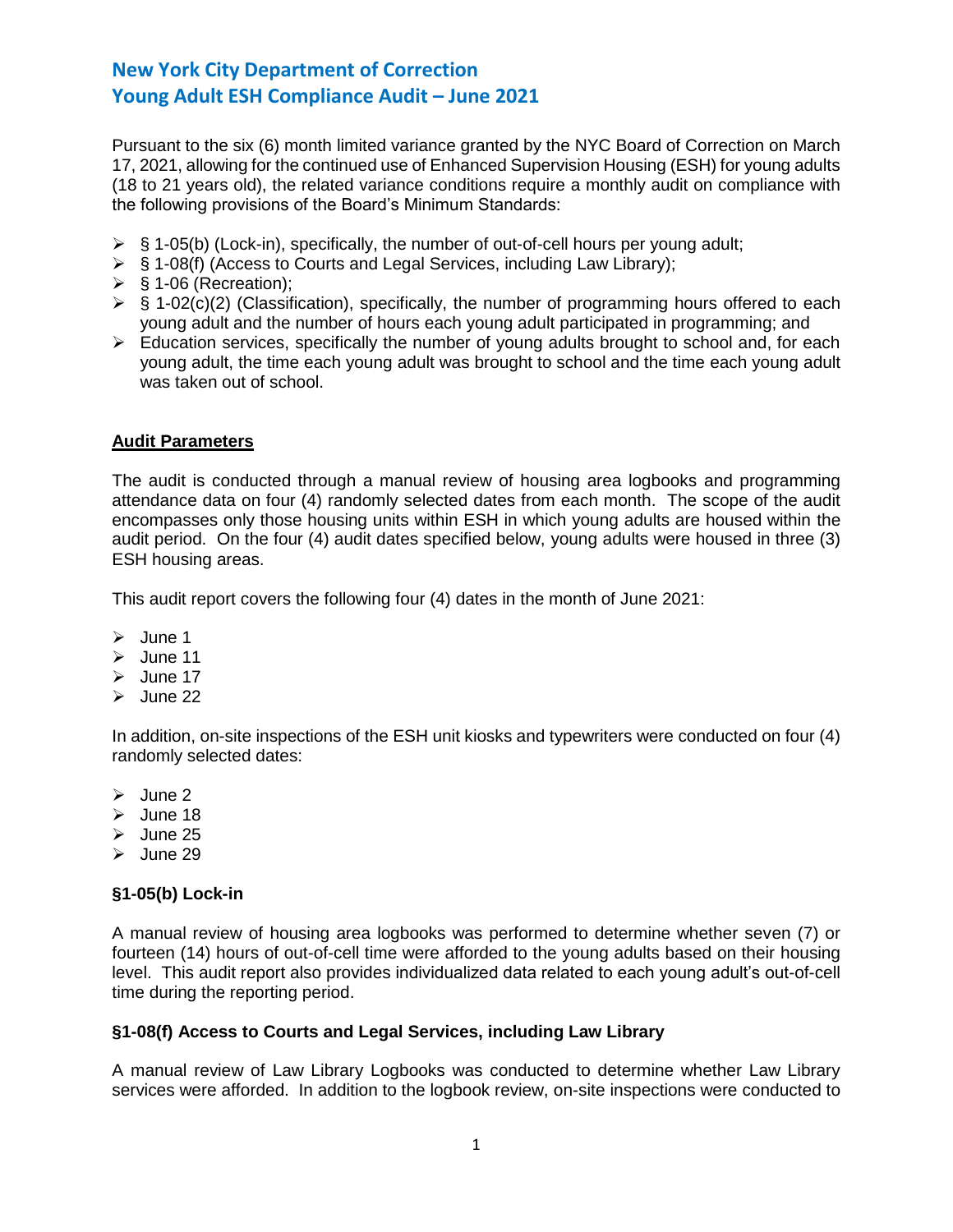determine if the kiosks and typewriters located within the various young adult ESH housing areas were operational.

## **§1-06 – Recreation**

A manual review of housing area logbooks was conducted to determine whether one (1) hour of outdoor recreation was afforded.

### **§1-02(c)(2) (Classification), Provision of Programming**

A manual review of programming attendance data was conducted to determine the number of programming hours offered to each young adult and the number of hours each young adult **chose to** participate in programming.

### **Education**

A review was conducted to determine the number of young adults enrolled in educational services, whether they were provided with educational learning packets, and whether they completed and returned the educational learning packets.

## **Audit Findings**

### **§1-05(b) Lock-in**

All young adults in ESH are afforded lock-out based on their housing level: seven (7) hours for Level I and Level II and fourteen (14) hours for Level III. On all four (4) dates audited, institutional lock-out and lock-in were not consistently recorded in the Lock-In/Out Logbook for each of the levels.

All young adults in ESH are housed in single occupancy cells within their respective housing area. Each ESH housing area consists of multiple single occupancy cells located on two (2) tiers – the lower tier and the upper tier. Young adults in Level I and Level II are afforded seven (7) hours of lock-out time each day. For each young adult in these two levels, the specific time that he locks out depends on his tier's lock-out schedule. For example, one (1) day the lower tier locks out in the am and the upper tier locks out in the pm. The following day the upper tier locks out in the am and the lower tier locks out in the pm. Regardless of the lock-out schedule for ESH young adults in Levels I and II, they are all afforded seven (7) hours of lock-out time on any given day. Young adults in Level III, who are afforded fourteen (14) hours of lock-out time, are not subject to a tier lock-out schedule. Young adults in Level III are all afforded lock-out during both the am and pm hours, regardless of the tier in which they are housed. On any given day, a young adult may be out to court or transferred in or out of the ESH Unit. These young adults may not be included in the out-of-cell time reporting.

#### Level I

Young adults in Level I are afforded seven (7) hours of out-of-cell time each day. Listed below is individualized data related to each young adult's total out-of-cell time in Level I, based on a manual review of the Lock-In/Out Logbook, for the dates audited. The out-of-cell time is the hours each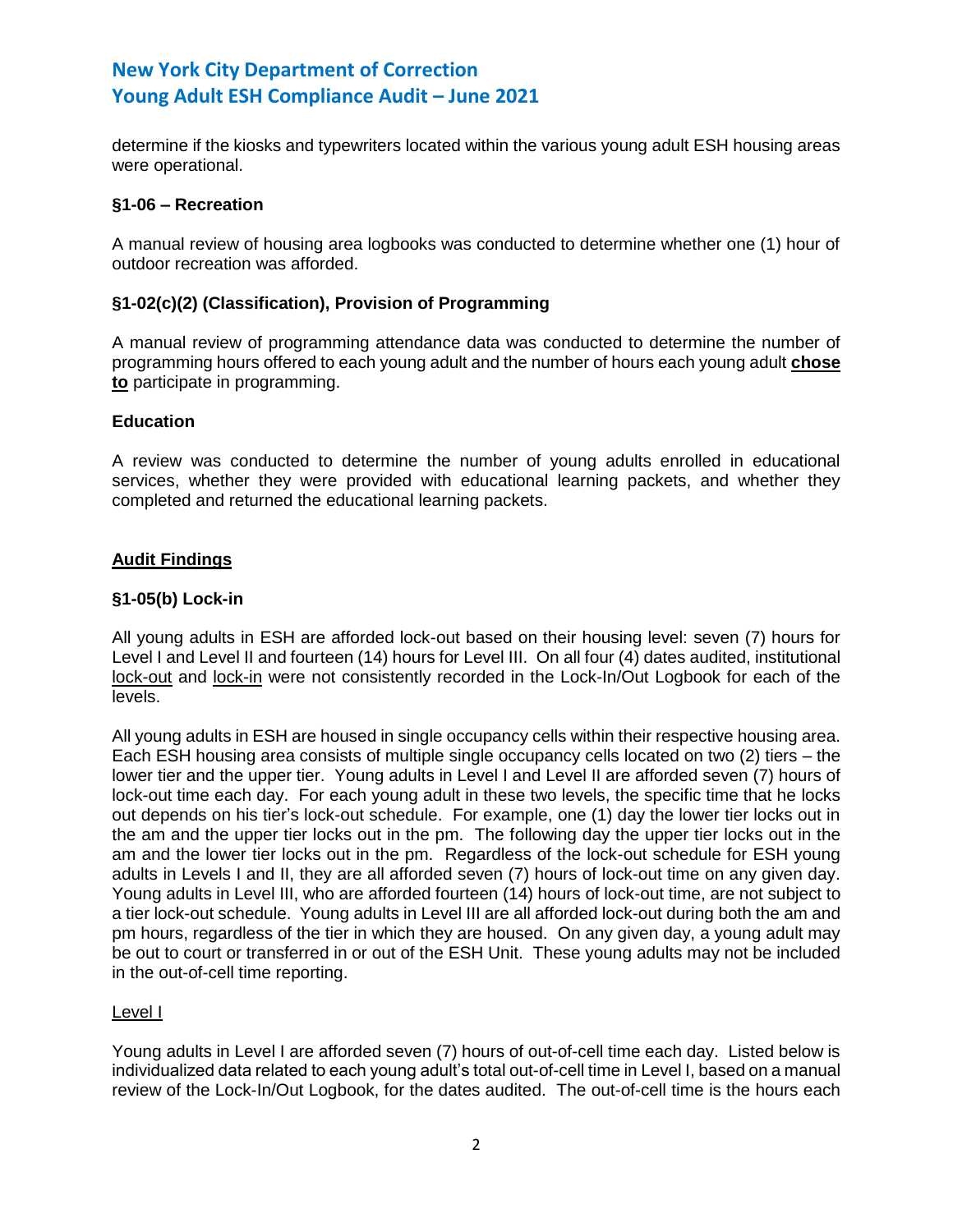day that a young adult **chooses to** be out of his cell during institutional lock-out periods. The data reflects the young adults present in the unit for the institutional lock-outs on each audit date.

### **June 1, 2021**

There were no young adults in Level I on this audit date.

### **June 11, 2021**

There were no young adults in Level I on this audit date.

### **June 17, 2021**

There were no young adults in Level I on this audit date.

### **June 22, 2021**

There were no young adults in Level I on this audit date.

#### Level II

Young adults in Level II are afforded seven (7) hours of out-of-cell time each day. Listed below is individualized data related to each young adult's total out-of-cell time in Level II, based on a manual review of the Lock-In/Out Logbook, for the audit dates. The out-of-cell time is the hours each day that a young adult **chooses to** be out of his cell during institutional lock-out periods. The data reflects the young adults present in the unit for the institutional lock-outs on each audit date.

#### **June 1, 2021**

There were twenty-eight (28) young adults in Level II; their out-of-cell times on this audit date were:

- 1. 12 hours 35 minutes (Lower Tier)
- 2. 13 hours 35 minutes (Lower Tier)
- 3. 14 hours 35 minutes (Lower Tier)
- 4. 14 hours 35 minutes (Lower Tier)
- 5. 12 hours 35 minutes (Lower Tier)
- 6. 14 hours 35 minutes (Lower Tier)
- 7. 13 hours 35 minutes (Lower Tier)
- 8. 13 hours 35 minutes (Lower Tier)
- 9. 14 hours 35 minutes (Lower Tier)
- 10. 12 hours 35 minutes (Lower Tier)

On this audit date, three (3) Lower Tier young adults and twelve (12) Upper Tier young adults **chose not** to participate in all out-of-cell time. In addition, the total afforded lock-in/out times and tier locations for three (3) young adults could not be determined because the facility was unable to locate the Logbook.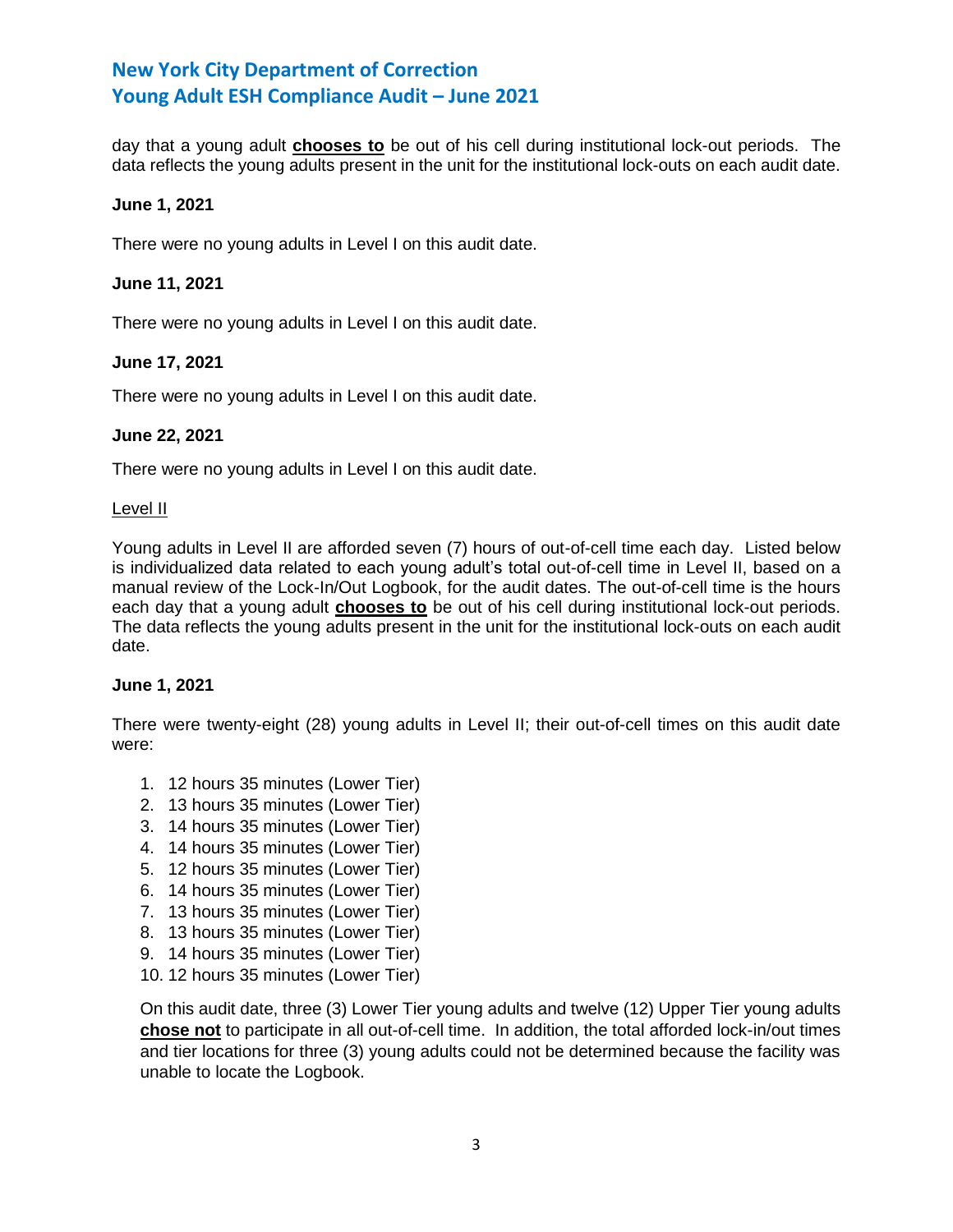## **June 11, 2021**

There were twenty-one (21) young adults in Level II; the out-of-cell times for those present on this audit date were:

- 1. 5 hours 15 minutes (Upper Tier)
- 2. 5 hours 15 minutes (Upper Tier)
- 3. 3 hours 15 minutes; young adult **chose not** to participate in the majority of afforded outof-cell time (Upper Tier)
- 4. 2 hours 15 minutes; young adult **chose not** to participate in the majority of afforded outof-cell time (Upper Tier)
- 5. 5 hours 15 minutes (Upper Tier)
- 6. 5 hours 15 minutes (Upper Tier)

On this audit date, the afforded lock-in/out times could not be determined for seven (7) Lower Tier young and one (1) Upper Tier young adult because the information was not recorded in the Logbook. Four (4) Upper Tier young adults **chose not** to participate in all out-of-cell time. One (1) Upper Tier young adult was out to court and did not participate in lock-in/out options. Lastly, the total afforded lock-in/out times and tier locations for two (2) young adults could not be determined because the facility was unable to locate the Logbook.

## **June 17, 2021**

There were twenty-one (21) young adults in Level II, please note the following;

On this audit date, the afforded lock-in/out times could not be determined for seven (7) Lower Tier young adults and twelve (12) Upper Tier young adults because the information was not recorded in the Logbook. In addition, the total afforded lock-in/out times and tier locations for two (2) young adults could not be determined because the facility was unable to locate the Logbook.

#### **June 22, 2021**

There were nineteen (19) young adults in Level II, please note the following;

On this audit date, the afforded lock-in/out times could not be determined for seven (7) Lower Tier young adults and ten (10) Upper Tier young adults because the information was not recorded in the Logbook. In addition, the total afforded lock-in/out times and tier locations for two (2) young adults could not be determined because the facility was unable to locate the Logbook.

#### Level III

Young adults in Level III are afforded fourteen (14) hours of out-of-cell time each day. Listed below is individualized data related to each young adult's total out-of-cell time in Level III, based on a manual review of the Lock-In/Out Logbook, for the audit dates. The out-of-cell time is the hours each day that a young adult **chooses to** be out of his cell during institutional lock-out periods. The data reflects the young adults present in the unit for the institutional lock-outs on each audit date.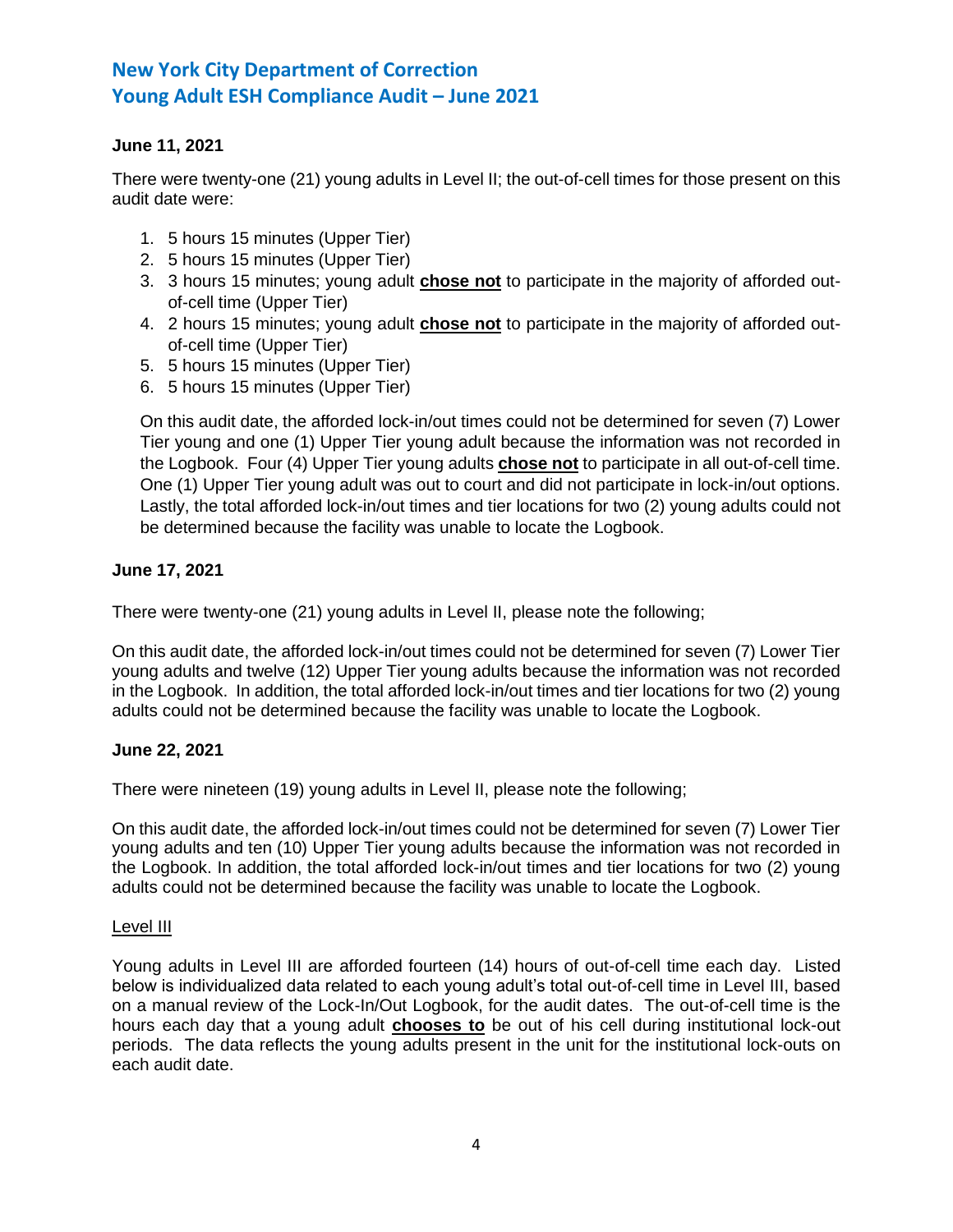## **June 1, 2021**

There were no young adults in Level III on this audit date.

## **June 11, 2021**

There were no young adults in Level III on this audit date.

## **June 17, 2021**

There were no young adults in Level III on this audit date.

## **June 22, 2021**

There were no young adults in Level III on this audit date.

## **§1-08(f) Access to Courts and Legal Services, including Law Library**

### Law Library Coordinator

In ESH, there are four (4) Law Library Coordinators assigned to areas in which young adults were housed.<sup>1</sup> A manual review of the Law Library Logbooks indicated that the Law Library Coordinators were in these areas to provide assistance on all four (4) days audited – June 1, 11, 17, and 22, 2021.<sup>2</sup> However, on June 17, 2021, due to the disruptive behavior of several young adults, Law Library services were not provided in two (2) housing areas labeled A and B.

The audit was able to verify by reviewing available records that the duration of each Law Library Coordinator's time, in ESH areas during the dates audited, was in compliance with the provisions of the Minimum Standards i.e., a minimum of two (2) hours. On some of the audit dates, some young adults **chose not** to request Law Library services.

Listed below is a total count of young adults housed in ESH, for each date audited, and the total number of young adults that were assisted by the Law Library Coordinators.

## **June 1, 2021**

There were twenty-eight (28) young adults in ESH on this audit date. Of the twenty-eight (28) young adults, three (3) young adults **chose to** request and were provided Law Library services.

## **June 11, 2021**

There were twenty-one (21) young adults in ESH on this audit date. Of the twenty-one (21) young adults, two (2) young adults **chose to** request and were provided Law Library services.

## **June 17, 2021**

l

 $1$  To facilitate the provision of Law Library services, within their assigned areas, Law Library Coordinators provide services to all individuals regardless of whether it is during the individual's lock-out period.

 $<sup>2</sup>$  This is evidenced by the Law Library Coordinators signing in and out of the Law Library Logbook on each of the</sup> audit dates.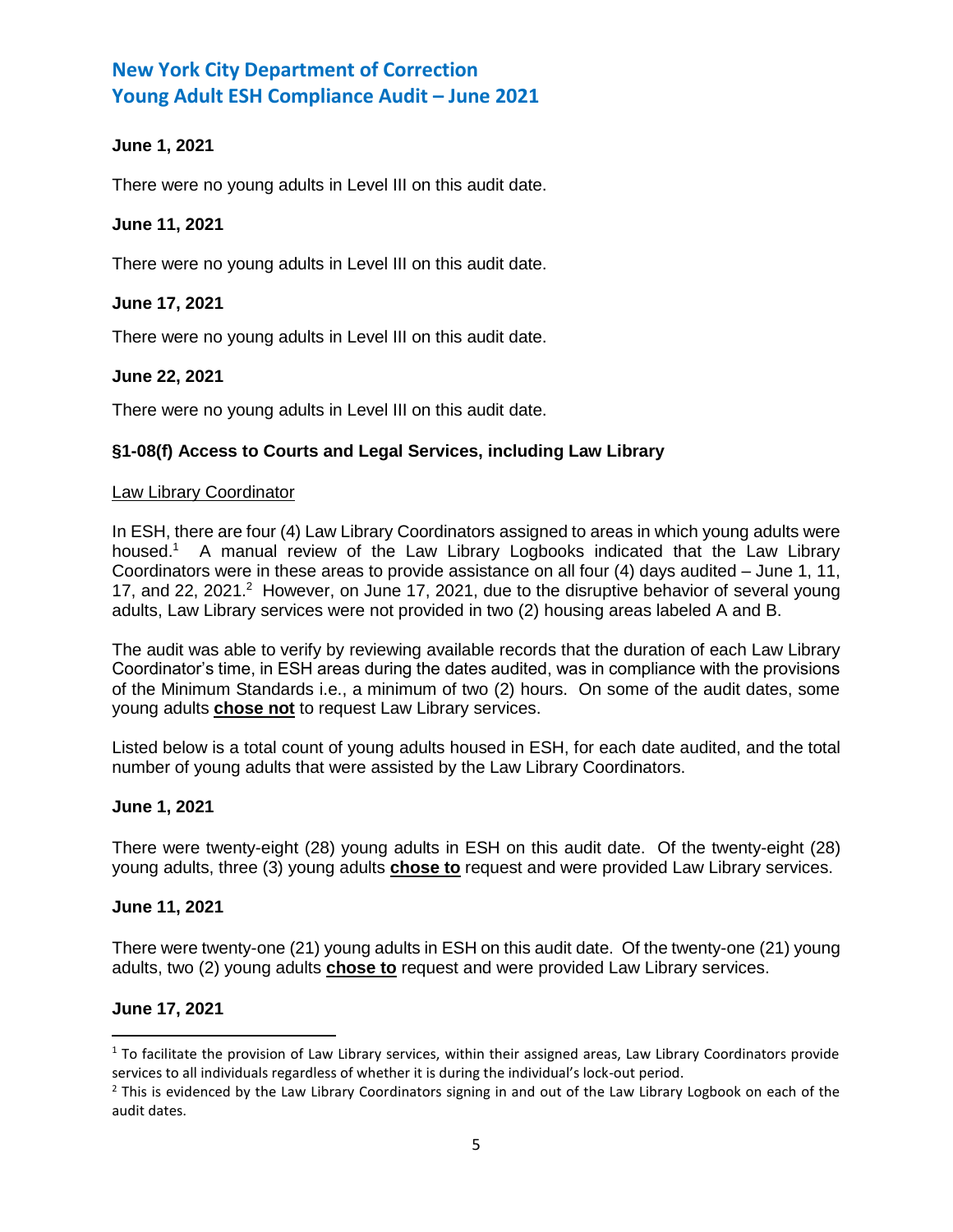There were twenty-one (21) young adults in ESH on this audit date. Of the twenty-one (21) young adults, one (1) young adult **chose to** request and was provided Law Library services.

### **June 22, 2021**

There were nineteen (19) young adults in ESH on this audit date. No young adults **chose to** request Law Library services.

#### Kiosks and Typewriters

During this audit period, young adults were housed in three (3) housing areas in ESH, labeled A-C. Young adults in ESH are provided with access to a minimum of one (1) kiosk and one (1) typewriter. On the audit dates of June 2, 18, 25, and 29, 2021, kiosks and typewriters were not available. The Law Library areas in the housing units are currently under construction. All Law Library services are being afforded and fulfilled by the Legal Coordinators through request slips.

#### **§1-06 – Recreation**

All young adults in ESH are afforded a minimum of one (1) hour of recreation per day, seven (7) days per week in the outdoor recreation area, except in inclement weather when the indoor recreation area is used.

The audit reviewed recreational data for each of the four (4) audit dates – June 1, 11, 17, and 22, 2021 – to ascertain the total number of young adults that **chose to** participate in recreation.

### **June 1, 2021**

There were twenty-eight (28) young adults in ESH on this audit date. Please note the following:

- Twenty-six (26) young adults **chose not** to participate in afforded recreation.
- Two (2) young adults' participation in afforded recreation could not be determined.

#### **June 11, 2021**

There were twenty-one (21) young adults in ESH on this audit date. Please note the following:

- The facility administration advised that recreation was not afforded to twenty (20) young adults due to security concerns.
- One (1) young adult's participation in afforded recreation could not be determined.

#### **June 17, 2021**

There were twenty-one (21) young adults in ESH on this audit date. Please note the following:

- The facility administration advised that recreation was not afforded to nineteen (19) young adults due to security concerns.
- Two (2) young adults' participation in afforded recreation could not be determined.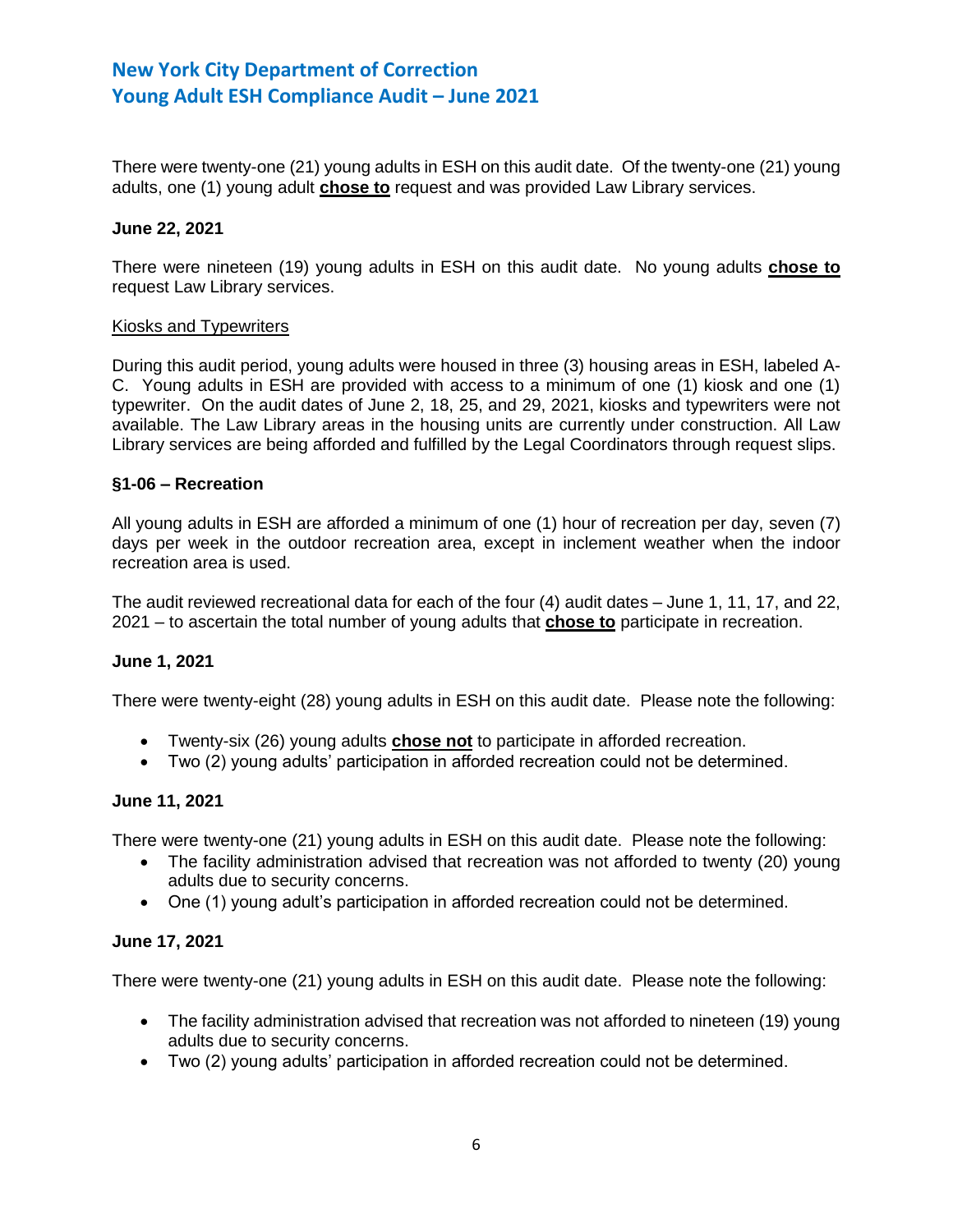# **June 22, 2021**

There were nineteen (19) young adults in ESH on this audit date. Please note the following:

- Four (4) young adults **chose to** participate in afforded recreation.
- Fifteen (15) young adults' participation in afforded recreation could not be determined.

## **§ 1-02(c)(2) (Classification), Provision of Programming**

Young adults in ESH are placed in housing units exclusively with other young adults (18 to 21 years old). Young adults who are 19 to 21 years old can also be commingled in units with adults (22 years old and older). In the commingled housing areas, the provision of programming is provided to each tier separately through two programming sessions. The hours of programming afforded may vary by tier within a housing area. In the young adult exclusive housing areas within ESH, tablets are intended to be utilized in the provision of programming and offered to young adults regardless of whether it is during the individual's lock-out period. The Programs Division is in the process of rolling out the provision of tablets over the coming months. In addition, in the young adult exclusive housing areas, on days when support programming staff are present, young adults may request individualized counseling while other programming components are being held.

The audit reviewed programming attendance data on each of the four (4) dates audited to ascertain the number of programming hours offered to each young adult and the number of hours each young adult **chose to** participate in programming. Program participation hours are based on the number of hours each young adult **chooses to** participate in programming. The data reflects the young adults present in the housing area during programming on each audit date.

Please note that on any given day, a young adult may be out to court or transferred in or out of the ESH Unit. These young adults may not be included in the programming reporting. It is important to note that young adults returning from court during programming hours are offered the opportunity to participate in programming upon their return.

Listed below are the numbers of programming hours offered and participated based on housing areas and their assigned levels.

## **June 1, 2021**

On this audit date, in-person programming was offered to the young adults housed within the three (3) young adult ESH housing areas, labeled A-C.

- $\div$  A: Level II There were twenty-five (25) young adults housed in this area.
	- Tier 1 There were sixteen (16) young adults housed on this tier. They were offered in-person programming in the morning session. Fourteen (14) young adults **chose not** to participate in in-person programming. The remaining two (2) young adults **chose to** participate in in-person programming and their total participation times were as follows: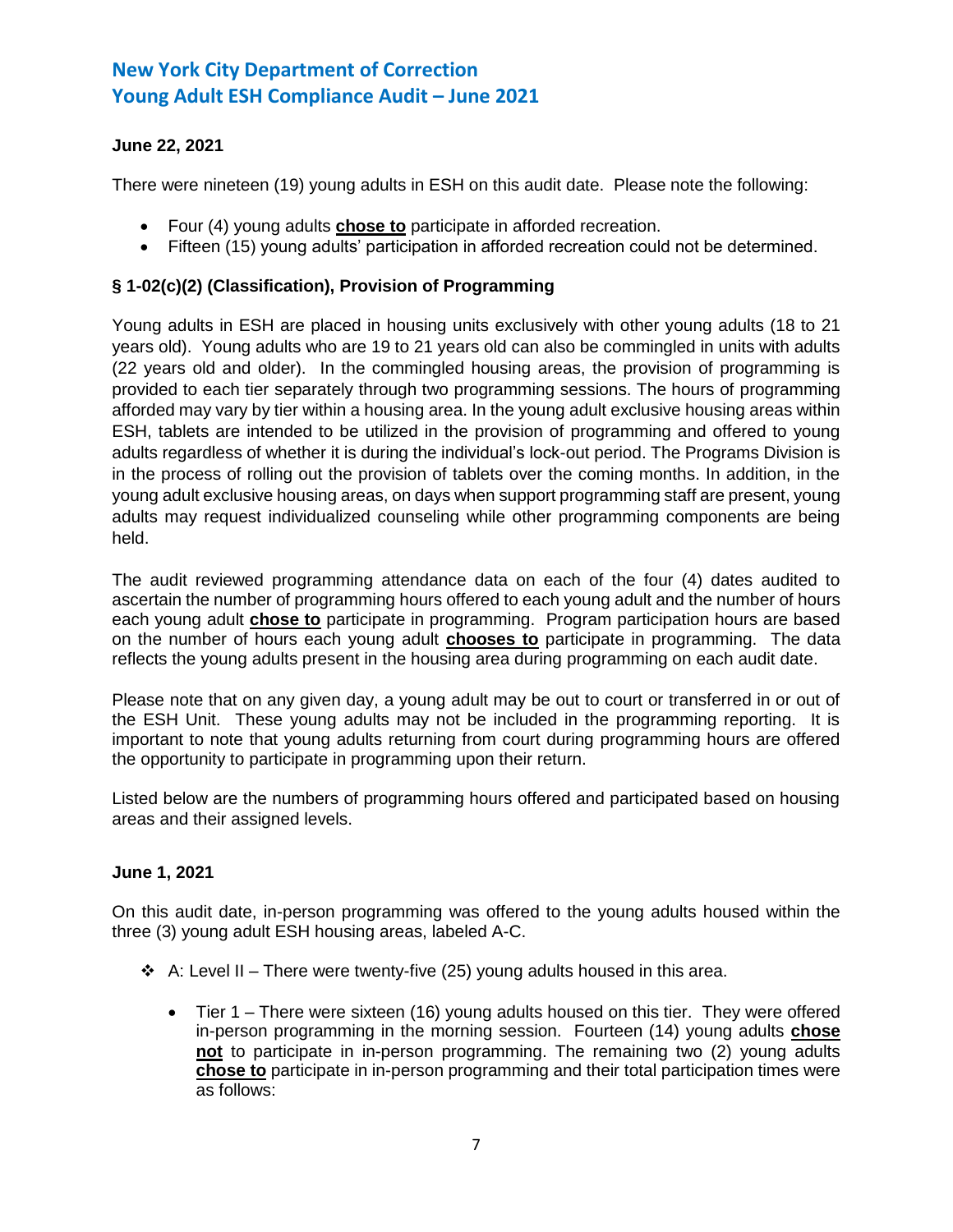- 1. Young adult participation: 30 minutes
- 2. Young adult participation: 30 minutes

Tier 2 – There were nine (9) young adults housed on this tier. No in-person programming was offered in the afternoon session due to security concerns.

- $\dots$  B: Level II There was one (1) young adult housed in this area. No in-person programming was scheduled in the morning session, and no in-person programming was offered in the afternoon session due to a staff absence.
- ❖ C: Level II There were two (2) young adults housed in this area. They were offered inperson programming. The young adults **chose to** participate in in-person programming and their total participation times were as follows:
	- 1. Young adult participation: 3 minutes
	- 2. Young adult participation: 13 minutes

#### **June 11, 2021**

On this audit date, in-person programming was offered to the young adults housed within the three (3) young adult ESH housing areas, labeled A-C.

- $\div$  A: Level II There were nineteen (19) young adults housed in this area. They were offered in-person programming in the morning and afternoon sessions. Seven (7) young adults **chose not** to participate in in-person programming. One (1) young adult was out to court during afforded in-person programming. The remaining eleven (11) young adults **chose to** participate in in-person programming and their total participation were as follows:
	- 1. Young adult participation: 15 minutes
	- 2. Young adult participation: 15 minutes
	- 3. Young adult participation: 15 minutes
	- 4. Young adult participation: 10 minutes
	- 5. Young adult participation: 15 minutes
	- 6. Young adult participation: 10 minutes
	- 7. Young adult participation: 15 minutes
	- 8. Young adult participation: 15 minutes
	- 9. Young adult participation: 10 minutes
	- 10. Young adult participation: 10 minutes
	- 11. Young adult participation: 10 minutes
- $\dots$  B: Level II There was one (1) young adult housed in this area. No in-person programming was scheduled in the morning session, and no in-person programming was offered in the afternoon session due to a staff absence.
- ❖ C: Level II There was one (1) young adult housed in this area. No in-person programming was scheduled in the morning session, and no in-person programming was offered in the afternoon session due to a staff absence.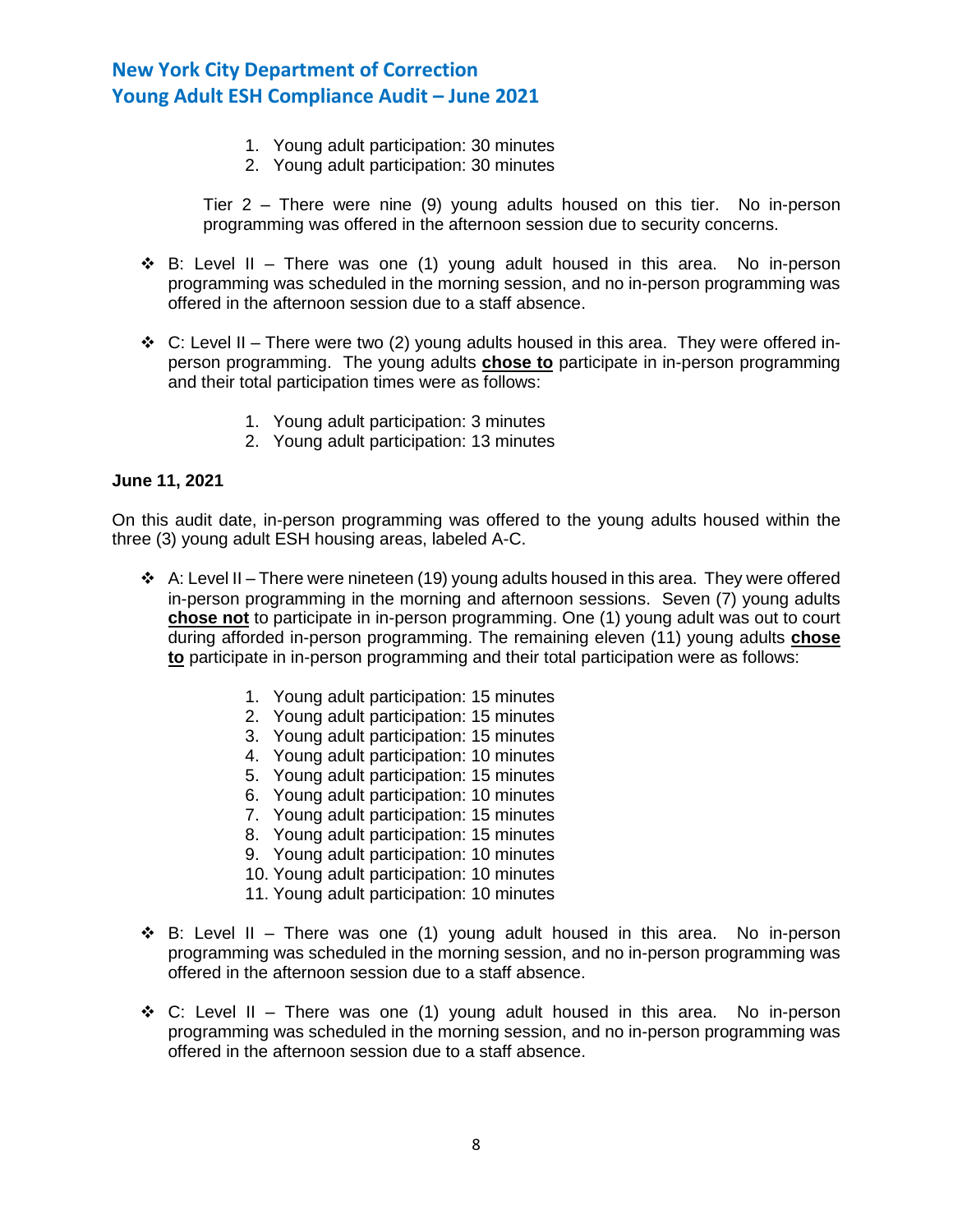## **June 17, 2021**

On this audit date, in-person programming was offered to the young adults housed within the three (3) young adult ESH housing areas, labeled A-C.

- ❖ A: Level II There were nineteen (19) young adults housed in this area. They were offered in-person programming in the morning and afternoon sessions. Five (5) young adults **chose not** to participate in in-person programming. The remaining fourteen (14) young adults **chose to** participate in in-person programming and their participation times were as follows:
	- 1. Young adult participation: 10 minutes
	- 2. Young adult participation: 10 minutes
	- 3. Young adult participation: 10 minutes
	- 4. Young adult participation: 10 minutes
	- 5. Young adult participation: 10 minutes
	- 6. Young adult participation: 10 minutes
	- 7. Young adult participation: 10 minutes
	- 8. Young adult participation: 10 minutes
	- 9. Young adult participation: 10 minutes
	- 10. Young adult participation: 10 minutes
	- 11. Young adult participation: 10 minutes
	- 12. Young adult participation: 15 minutes
	- 13. Young adult participation: 10 minutes
	- 14. Young adult participation: 15 minutes
- ❖ B: Level II There was one (1) young adult housed in this area. No in-person programming was scheduled in the morning session, and no in-person programming was offered in the afternoon session due to security concerns.
- ❖ C: Level II There was one (1) young adult housed in this area. No in-person programming was scheduled in the morning session, and no in-person programming was offered in the afternoon session due to security concerns.

#### **June 22, 2021**

On this audit date, in-person programming was offered to the young adults housed within the three (3) young adult ESH housing areas, labeled A-C.

- $\div$  A: Level II There were seventeen (17) young adults housed in this area. They were offered in-person programming in the morning and afternoon sessions. Two (2) young adults **chose not** to participate in in-person programming. The remaining fifteen (15) young adults **chose to** participate in in-person programming and their total participation times were as follows:
	- 1. Young adult participation: 10 minutes
	- 2. Young adult participation: 10 minutes
	- 3. Young adult participation: 10 minutes
	- 4. Young adult participation: 10 minutes
	- 5. Young adult participation: 10 minutes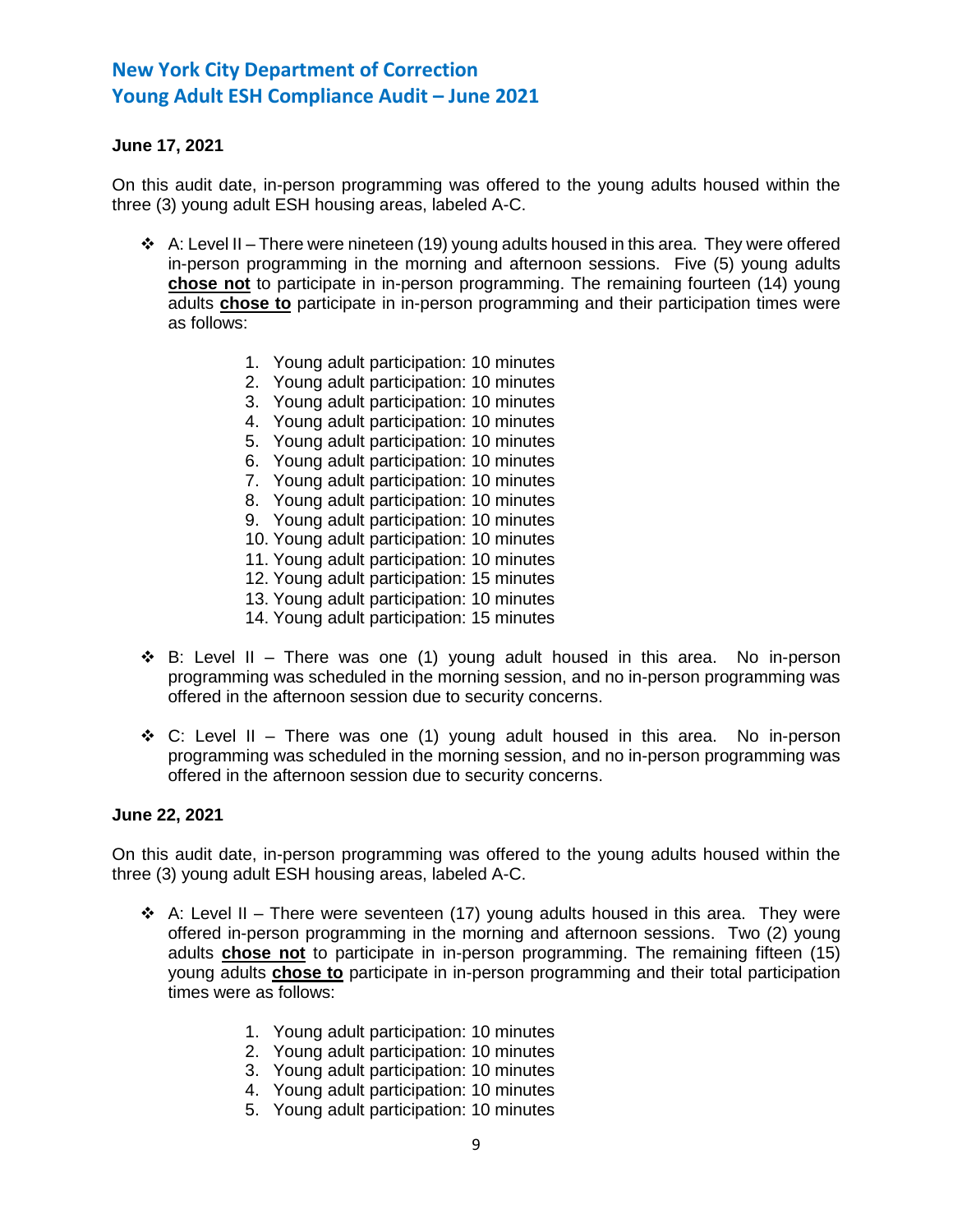- 6. Young adult participation: 10 minutes
- 7. Young adult participation: 10 minutes
- 8. Young adult participation: 10 minutes
- 9. Young adult participation: 10 minutes
- 10. Young adult participation: 10 minutes
- 11. Young adult participation: 10 minutes
- 12. Young adult participation: 10 minutes
- 13. Young adult participation: 10 minutes
- 14. Young adult participation: 10 minutes
- 15. Young adult participation: 10 minutes
- $\div$  B: Level II There was one (1) young adult housed in this area. He was offered in-person programming. This one (1) young adult **chose to** participate in in-person programming and their total participation time was as follows:
	- 1. Young adult participation: 30 minutes
- $\dots$  C: Level II There was one (1) young adult housed in this area. No in-person programming was offered in the morning session due to a staff absence, and no in-person programming was scheduled in the afternoon session.

### **Education**

The NYC Department of Education offers educational services to all young adults in ESH. A young adult can enroll in educational services by completing and submitting the "Request for Educational Services" form upon admission. In addition, a young adult can enroll in educational services by completing the aforementioned form and submitting it to any Program's Division Office in the facility after admission. The NYC Department of Education began educational services on September 21, 2020, by providing educational learning packets on a weekly basis to enrolled young adults; each packet contained learning materials for one week. In addition, a hotline was established for the enrolled young adults so that they could call to speak with a teacher if they had any questions or needed support.

The audit reviewed educational data for each of the four (4) audit dates, June 1, 11, 17, and 22, 2021.

#### **June 1, 2021**

There were twenty-eight (28) young adults in ESH on this audit date. Of the twenty-eight (28) young adults, fourteen (14) young adults were enrolled in educational services and were not offered educational learning packets due to an unscheduled absence by the education staff member.

## **June 11, 2021**

There were twenty-one (21) young adults in ESH on this audit date. Of the twenty-one (21) young adults, eleven (11) young adults were enrolled in educational services. Please note the following:

• Three (3) young adults **chose not** to receive the educational learning packet.